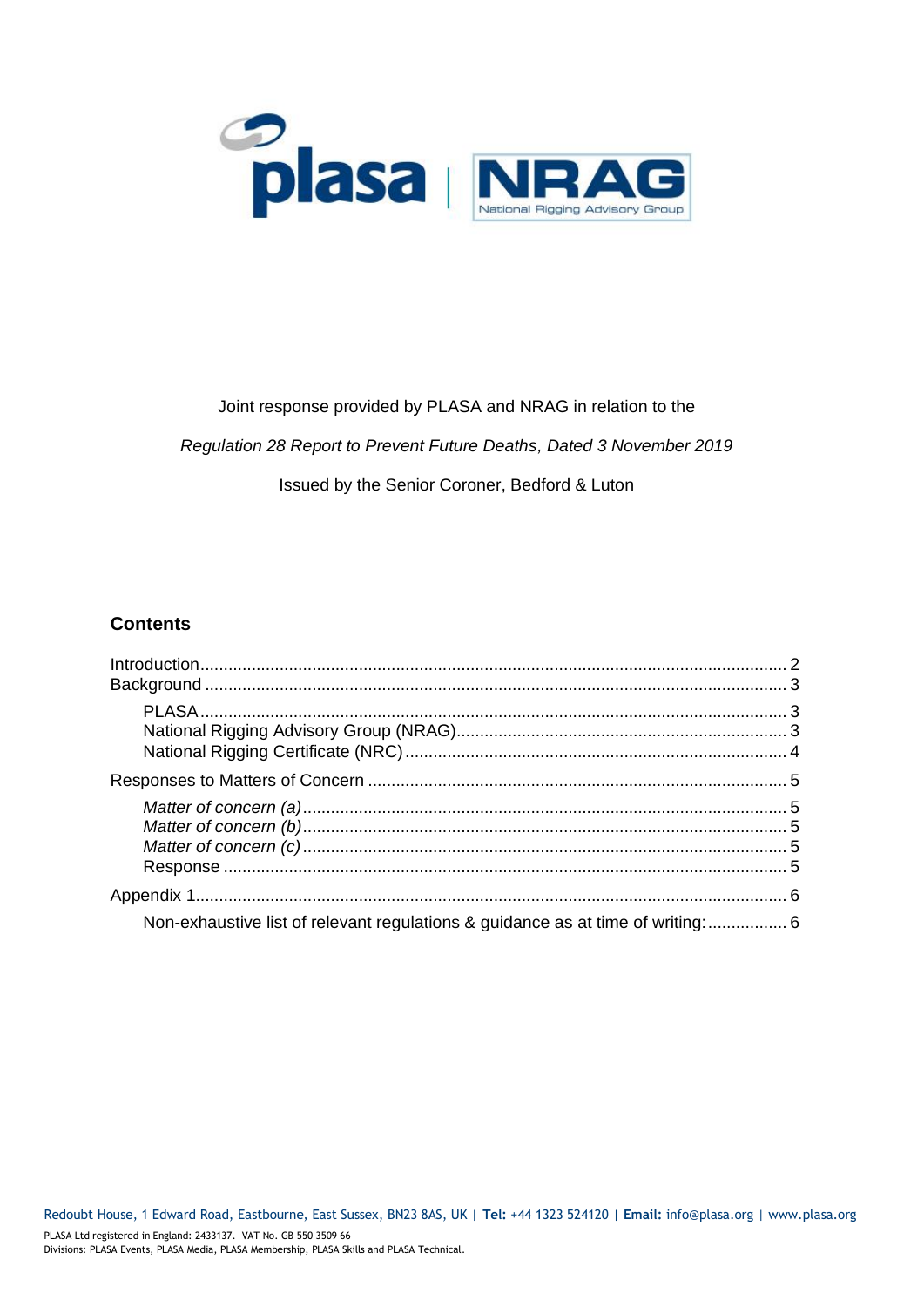## <span id="page-1-0"></span>**Introduction**

This document is the joint response from PLASA & NRAG to the section of the Coroner's Regulation 28 Report to prevent future deaths headed "MATTERS OF CONCERN" sent to PLASA and NRAG by Emma Whitting, Senior Coroner, following the inquest into the death of Russell Bowry.

Firstly, all those contributing to the response to the report wish to express their sincere condolences to the family and others who have been affected by Russell's death. The entertainment rigging sector is a relatively close-knit community; many of us knew Russell and are deeply saddened by what has happened.

Nothing included in this response is intended to relate directly to the specific circumstances leading to the death of Mr Bowry, nor should it be construed as such.

We are grateful for the extension granted by the Coroner's Office relating to our response, as this has allowed the full group to contribute.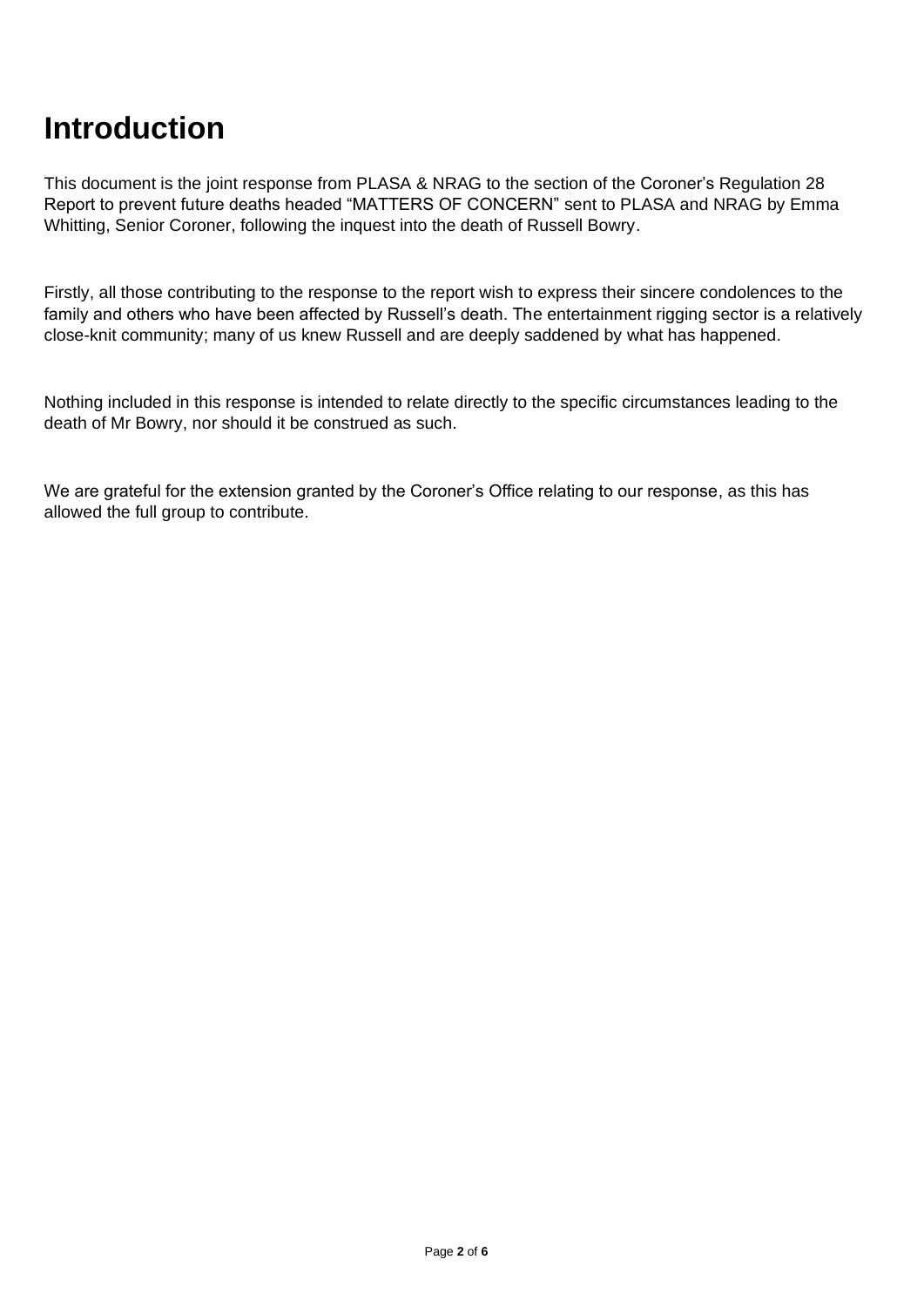# <span id="page-2-0"></span>**Background**

## <span id="page-2-1"></span>**PLASA**

PLASA is a Trade Association operating across the events and entertainment industries, representing leading specialists in professional audio, AV, lighting, staging, rigging and related technologies.

PLASA is owned by its membership and provides members with advisory and support services across business, technical, safety and regulatory issues, as well as a range of membership benefits, events and training courses including three industry-recognised certification and training programs for riggers (including the NRC) and production technicians.

PLASA's commercial divisions play a crucial role in supporting Association activities. Print and digital editions of magazines [LSi](https://www.lsionline.com/) and [LSA](http://www.lightingandsoundamerica.com/) lead the market and are read by professionals in over 120 countries, whilst the PLASA Show in London and regional Focus events provide businesses with the opportunity to attend a wide range of seminars about current topics and showcase their technology and services.

The Association actively works with its members, through its Managing Governing Body and specialist working groups, creating opportunities for its membership to share, inform and receive knowledge and enabling businesses and individuals to grow personally and professionally to the benefit of the wider industry.

### <span id="page-2-2"></span>**National Rigging Advisory Group (NRAG)**

The NRAG was originally formed in 2005 to advise PLASA during the development of the National Rigging Certificate (NRC).

PLASA supports the NRAG with administration and governance.

The NRAG is a volunteer advisory group with no legal status. We wish to point out for clarify that the NRAG is the National Rigging Advisory *Group*, not *Council,* as referenced in the Regulation 28 Report.

The NRC was up and running by 2008. With the successful implementation of the scheme and a steady stream of Riggers undertaking the assessment, NRAG expanded its focus in 2012 to act as a representative advisory group for the entertainment rigging industry in the UK.

The NRAG's representation is broad. Membership includes companies, venues, freelancers and PLASA.

The NRAG meets quarterly, and regularly invites guests from other Associations, trade bodies and interested parties, including the Health and Safety Executive (HSE).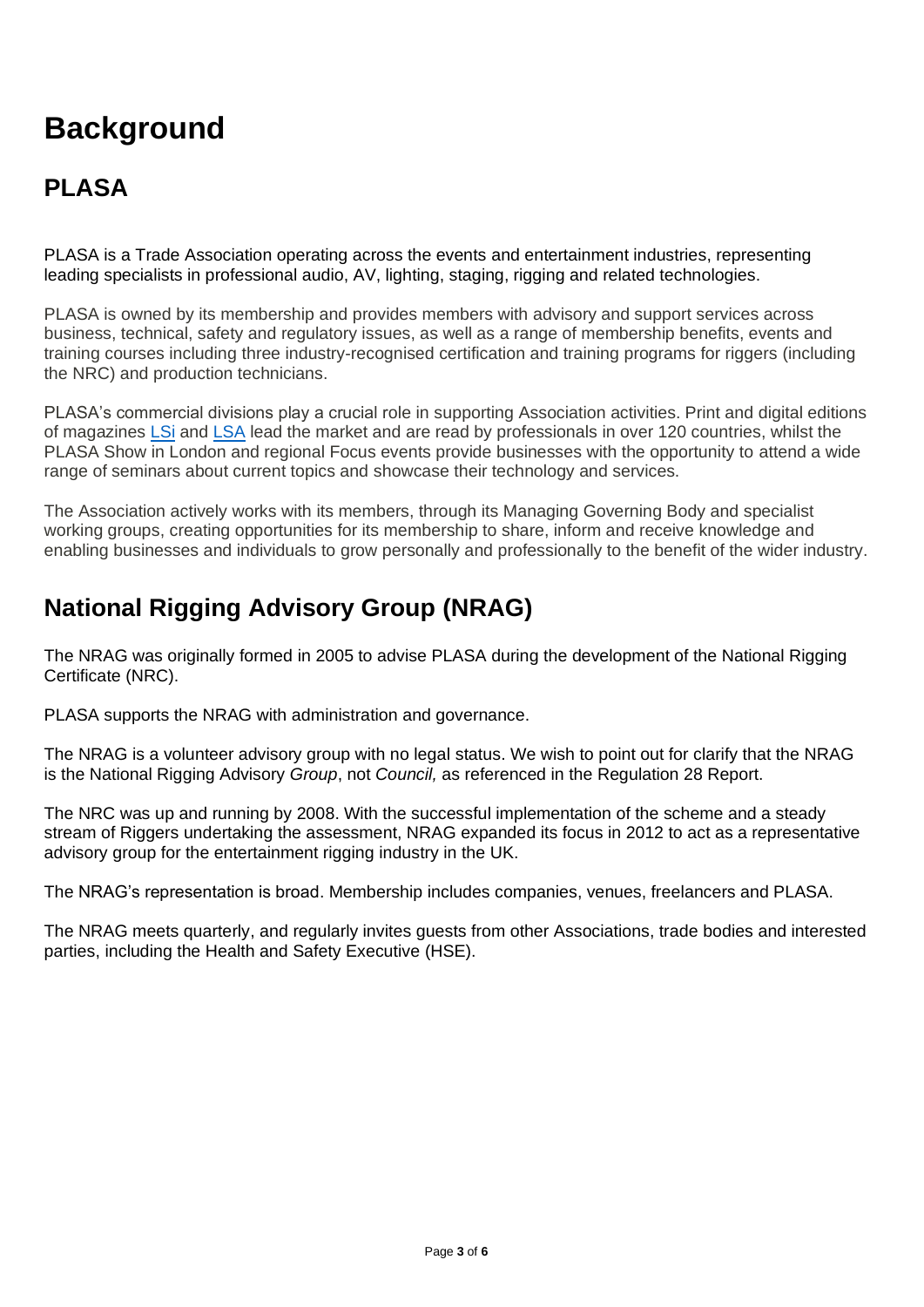## <span id="page-3-0"></span>**National Rigging Certificate (NRC)**

The NRC is an assessment-based Certification scheme underpinned by an 'NVQ model' structure, measuring competence against agreed Industry Occupational Standards. It was established in 2007 in response to industry concerns regarding safety in rigging practices in the entertainment industry.

It is aimed at individuals who carry out typical rigging activities on site, rather than those who plan the work, although elements of it would almost certainly be useful to such people.

Whilst the NRC provides evidence that a person has met the standards during the assessment and therefore has shown competency to carry out the defined activities, it does not replace any duty on others involved in the work on site to fulfil their own legal duties such as assessing risk, planning and supervising the work.

The NRC is only one part of ensuring a safe system of work is in place, which also requires the involvement of the employers and other relevant parties to be effective.

The NRC includes an element relating to working at height and the assessment includes the *safe use* of the Personal Fall Protection Systems (PFPS) provided at the assessment Centres, in regard of which relevant information, instruction & training is provided by the Centre prior to the assessment.

Candidates are not assessed on planning, designing or specifying PFPS.

The Handbook provided with the scheme outlines the requirements for working at height, including that the work should be properly planned, and carried out in the proper manner, by suitably trained and competent people and with appropriate equipment.

Rigging projects are diverse and unless existing permanent systems in the venue are available & suitable there is likely to be a requirement to consider the management of work at height on a project by project basis. The NRC does not validate the skills required to design such systems.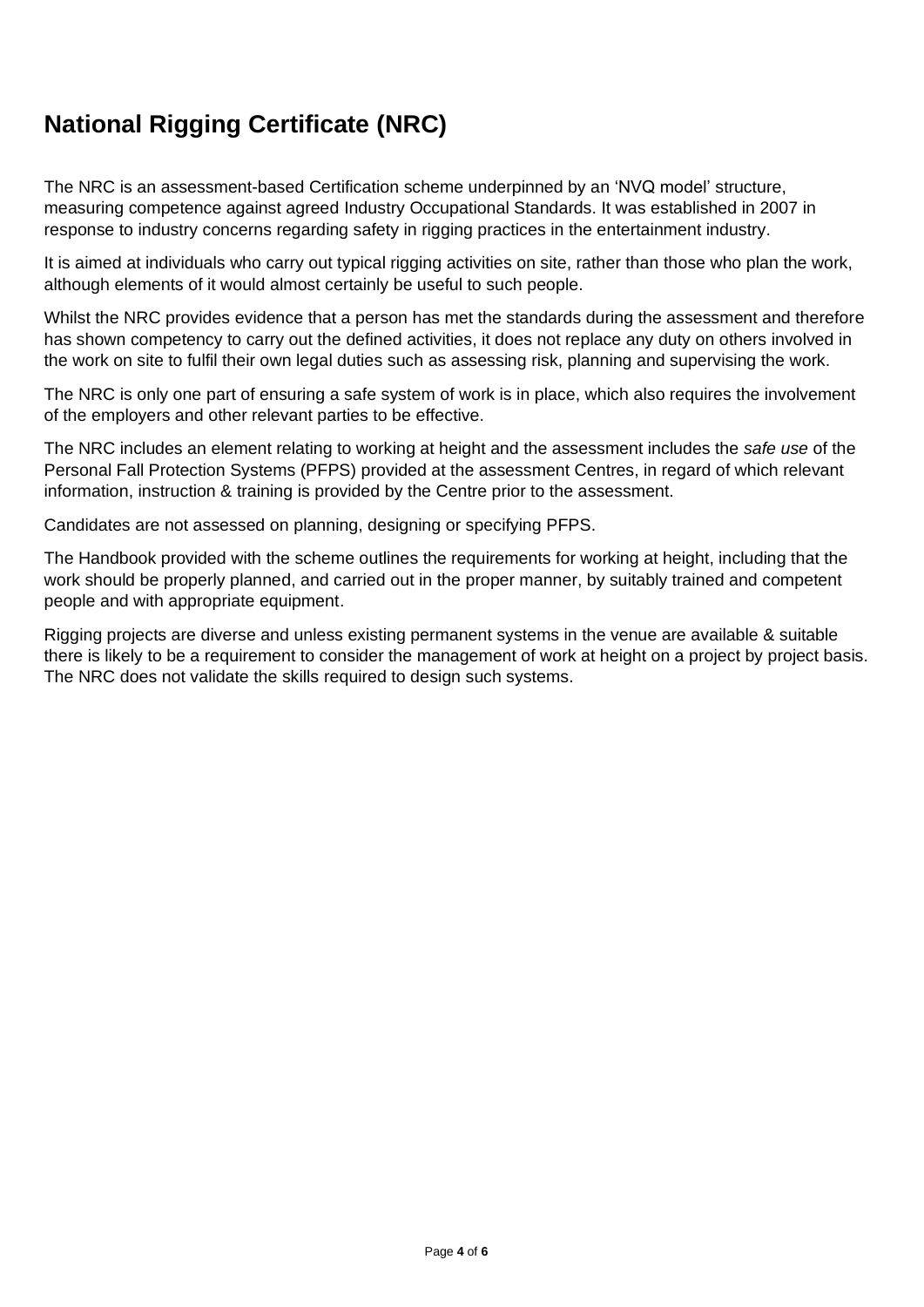## <span id="page-4-0"></span>**Responses to Matters of Concern**

The Matters of Concern as included in the Coroner's Report are copied below in *italics*.

### <span id="page-4-1"></span>*Matter of concern (a)*

*Employers in your industry may believe that they can safely delegate to individual riggers the responsibility to plan work at height, supervise it and carry it out safely. Russell Bowry was an NRC level 2 rigger but he was working directly under ELP, whose employees had no NRC qualifications. There was no head rigger. ELP gave evidence that it was their expectation that experienced riggers could be relied upon to ensure their own safety. Yet the riggers from whom I heard, told me that they were not always clipped on;*

### <span id="page-4-2"></span>*Matter of concern (b)*

*Employers in your industry may not realise they are responsible for designing the necessary safety features*  for work at height, including engaging the services of those who have the right skills to design such systems. *Safe systems of work include ensuring that all clipping on points and safety features have the necessary impact requirements to hold a falling person and that the work can*

*be done while the riggers are always clipped on or, that it is safe without clipping on;*

### <span id="page-4-3"></span>*Matter of concern (c)*

*Unsafe working practices are routinely encountered by riggers in your industry and due to the structure of your industry – in which a small number of employers engage a larger pool of self-employed riggers for individual jobs of short duration – riggers appear to have little influence over the fall protection or fall prevention measures that are put in place to keep them safe.*

### <span id="page-4-4"></span>**Response**

PLASA and NRAG acknowledge the matters of concern and welcome the opportunity to consider what actions may be taken to address these concerns.

Much of the industry is fully cognisant of the requirements for design, planning and supervision regarding work at height. However, we appreciate that this awareness and understanding is not universal, as is the case in many industries.

We also recognise that HSE accident statistics show work at height to be a significant issue.

A range of guidance exists regarding work at height, available from the Health and Safety Executive and other organisations, to help employers understand and discharge their duties. We will continue to promote these resources (see Appendix 1 for a non-exhaustive list). PLASA / NRAG industry guidance is freely available to all on PLASA's website.

We continue to run NRC assessments on a monthly basis.

We have issued a Bulletin to all PLASA Members and current NRC Riggers highlighting the concerns raised and reminding them of the importance of ensuring a Safe System of Work is in place.

We have set up a working group with the aim of reviewing existing industry guidance and to consider the need for the development of further guidance or other information to help employers understand and discharge their duties. This group will seek to engage with others in the industry who may have a role to play or relevant information to contribute.

We will publish our Response along with a [link](https://www.judiciary.uk/wp-content/uploads/2019/12/Russell-BOWRY-2019-0373_Redacted.pdf) to the Regulation 28 Report on our website as well as sharing it by other by means.

END